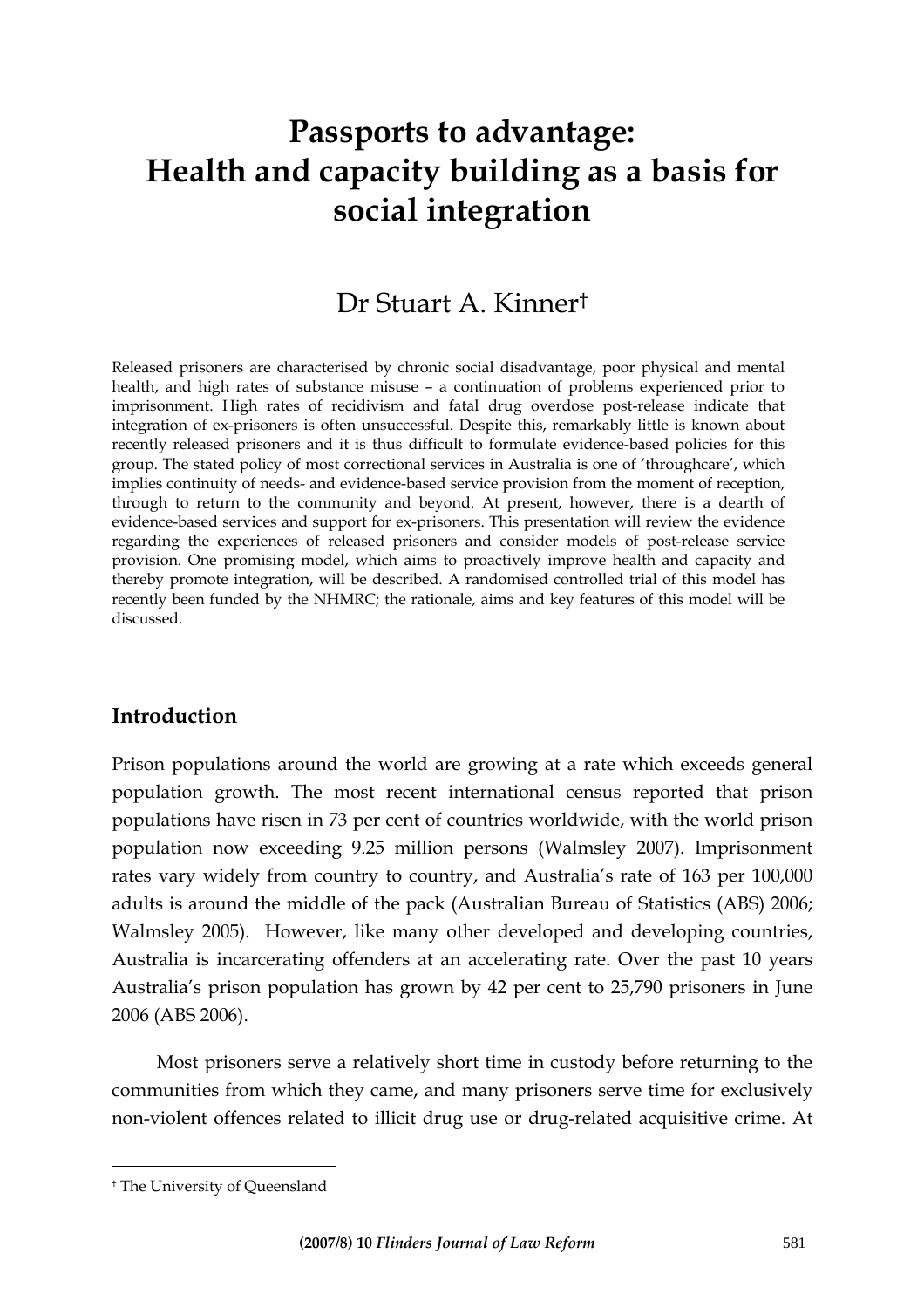the last census 35 per cent of sentenced Australian prisoners were serving sentences of less than two years and 63 per cent were serving sentences of less than five years but with parole, while 78 per cent were expected to serve less than five years in custody. For 47 per cent of prisoners the most serious offence/charge was nonviolent: unlawful entry with intent, theft or deception, illicit drug offences, property damage or pollution, public order offences, traffic offences or offences against justice procedures (ABS 2006).

Consistent with this, many prisoners attribute their offending solely or primarily to substance misuse. A recent study of prisoners in four Australian jurisdictions found that around 40 per cent of prisoners attributed their crimes to alcohol and/or illicit drug use (Johnson 2004; Makkai and Payne 2003), and that 62 per cent were regular illicit drug users prior to imprisonment. It therefore stands to reason that programs designed to reduce recidivism and improve outcomes for prisoners post-release should include a focus on problematic substance use.

The majority of released prisoners will return to custody at some point in their lives, with many re-offending soon after release. This re-offending is often related to substance misuse. Among those in custody at  $30<sup>th</sup>$  June 2006, 57 per cent had served a previous sentence in an adult prison (ABS 2006) and of those released from custody in 2002/03, 38 per cent returned to custody within two years, with another 6% receiving a non-custodial order during that time (Steering Committee for the Review of Government Services Provision (SCRGSP) 2006). A substantially larger proportion re-offend, as these figures exclude those who are not apprehended, those who are apprehended but not convicted, and those who are convicted but receive a fine or other outcome not administered by corrective services (SCRGSP 2006). Among the modifiable risk factors associated with re-offending are drug and alcohol misuse, impaired mental and physical health, and social disadvantage (Dowden and Brown 2002; Gendreau et al., 1996; Hobbs et al. 2006; Social Exclusion Unit 2002).

#### **Prisoner health: An oxymoron?**

International studies find that most prisoners have a history of licit and illicit drug misuse (often injecting), with the vast majority continuing to smoke tobacco in prison ( Butler and Milner 2003; Hockings et al. 2002; McMurran 2005; Department of Justice 2003). In Australia about half of offenders attribute their offending primarily to substance use (Johnson 2004; Makkai and Payne 2003) and while women constitute only about 7 per cent of prisoners in Australia (ABS 2006), their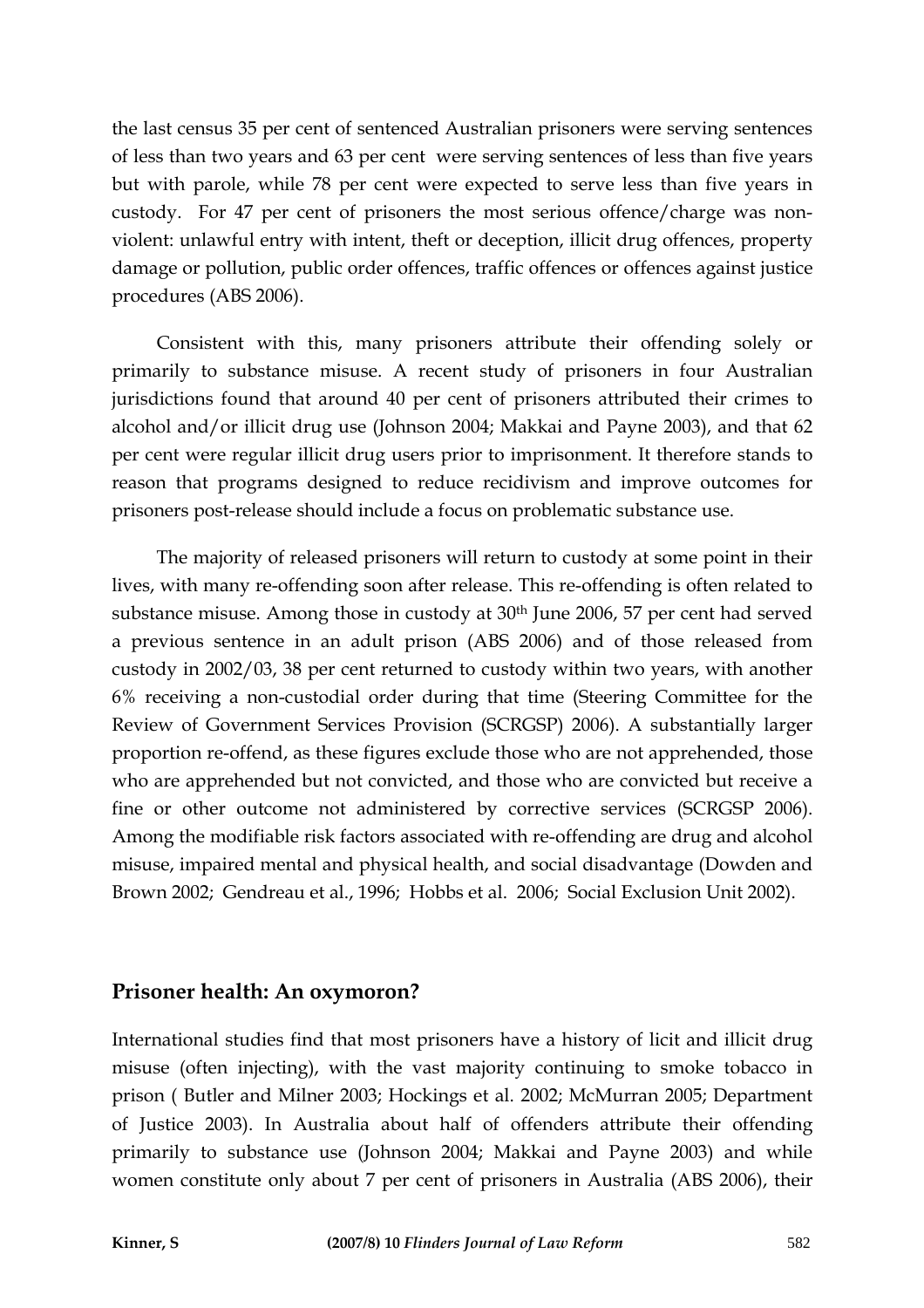rates of alcohol and other drug use match or exceed those of male prisoners ( Butler and Milner 2003; Fazel et al. 2006; Johnson 2004; Makkai and Payne 2003). Indigenous prisoners are over-represented by a factor of 13 in the adult prison system (ABS 2006). Although they are more likely than non-Indigenous prisoners to report alcohol use prior to arrest, fewer Indigenous prisoners report a history of illicit drug use (Makkai and Payne 2003).

Prisoners in Australia and elsewhere are also distinguished by their poor mental health, with rates of common mental disorders elevated by orders of magnitude (Fazel and Danesh 2002). Among prisoners in NSW, Butler and Allnutt (2003) reported a 12 month prevalence of 'any psychiatric disorder' of 74 per cent (compared with 22 per cent in the community), with the 12-month prevalence of psychosis 30 times higher than in the community. In Queensland, Hockings and colleagues (2002) reported that 57 per cent of women prisoners had been diagnosed with a mental disorder and they concluded that drug abuse, mental health and a history of sexual abuse are 'the three big issues' (Hockings et al. 2002) for this population. Not surprisingly, poor mental health among prisoners is associated with other problems, including impaired physical health (Butler et al. 2007).

Indeed, although the prison population is quite a young population, many prisoners experience chronic physical health problems. The Hepatitis C prevalence among prison receptions in Australia is estimated at 34 per cent and 56 per cent among those with a history of injecting drug use (Butler et al. 2005). The rate among those leaving custody may be higher still (Dolan et al. 2003). Prisoners also experience a high prevalence of general health problems including asthma, obesity, tooth decay, poor eyesight, back problems, high blood pressure and poorer overall quality of life ( Butler and Allnutt 2003; Butler and Milner 2003; Department of Justice 2003; Hockings et al. 2002). These problems are particularly common and significant among Indigenous Australians in custody (Krieg 2006), despite the fact that many can be addressed with appropriate preventive health care.

#### **And when they get out?**

Remarkably, we do not know how many prisoner releases occur in Australia each year. However, due to the high proportion of short sentences and the 'revolving door' of release and reincarceration that characterises the Australian correctional system, what is certain is that this number vastly exceeds the number incarcerated at any one time. One conservative estimate puts the number of release events per year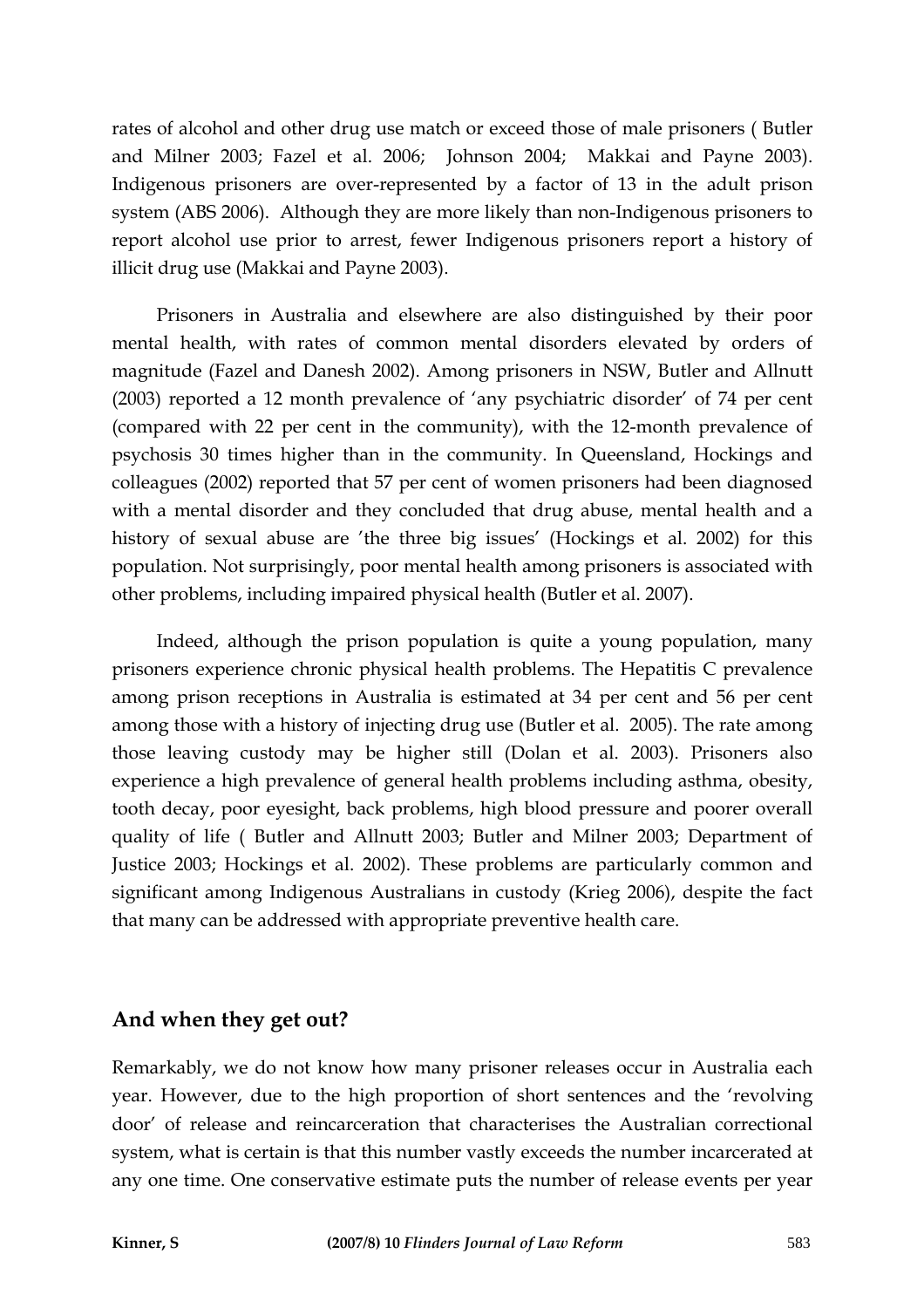at about 44,000 (Baldry et al. 2003). Despite this, and despite the fact that most exprisoners return to custody at some point, remarkably little is known about the experiences or needs of ex-prisoners in Australia (Borzycki and Baldry 2003).

What is apparent is that many prisoners continue to experience poor health and chronic social disadvantage on release, fuelling a cycle of poverty and crime. The few studies that have followed prisoners prospectively through the process of release have painted a grim picture. A 2002 study that followed a group of 238 prisoners from NSW and Victorian prisons found that at nine months post-release 21 per cent were homeless, and that unstable accommodation, debt and heroin dependence were all significant unique predictors of reincarceration (Baldry et al. 2003). More recently, a similar study of Queensland prisoners (Kinner 2006b; Kinner 2006c; Kinner and Cogger 2007) found that by one month post-release 55 per cent of prisoners had returned to illicit drug use (with 29 per cent injecting drugs) and that by four months post-release 42 per cent were consuming alcohol at hazardous or harmful levels. By six months post-release, 19 per cent had been reincarcerated in Queensland, with the risk of incarceration significantly greater for males, those with a history of injecting drug use, and those who reported, prior to release, that they expected to use illicit drugs post-release.

Released prisoners therefore face a raft of challenges including finding appropriate accommodation and employment; debt and income; relationships; maintenance of physical and mental health; access to healthcare; and avoidance of relapse to drug use and crime (Baldry et al. 2003; Borzycki 2005; Borzycki and Baldry 2003; Kinner 2006b; Visher et al. 2004). Many of these post-release needs are simply a continuation of needs experienced prior to incarceration (Hobbs et al. 2006; Kinner 2006a), suggesting that the experience of incarceration has done little to improve long-term health and social outcomes for this marginalised sector of the population.

#### *Dying to get out*

Because of the difficulties in maintaining contact with released prisoners, a number of researchers have focussed on an analysis of mortality data to explore health outcomes for ex-prisoners, compared with other members of the community. Studies conducted both in Australia (Darke et al. 2000; Graham 2003; Kariminia et al. 2007; McGregor et al. 2002; Stewart et al. 2004) and overseas (Bird and Hutchinson 2003; Farrell and Marsden 2005; Shewan et al. 2000; Singleton et al. 2003) have consistently found that recently released prisoners are at massively increased risk of death, particularly in the days and weeks immediately following release. The main causes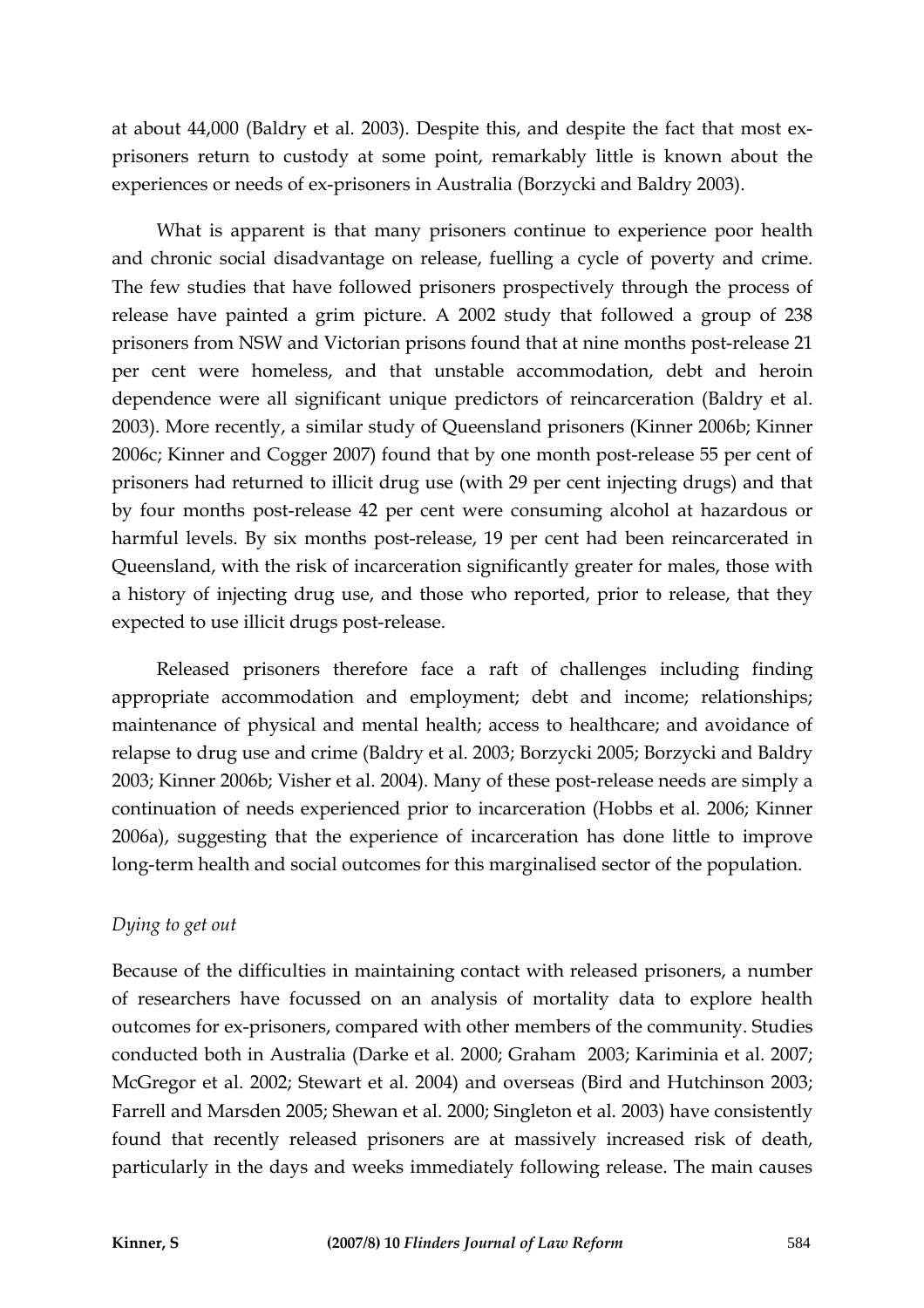of death in this group are both tragic and preventable: fatal drug overdose, suicide (often related to poor mental health) and accidents.

Again, it is Indigenous ex-prisoners who face the greatest risk. Studies in Western Australia (Stewart et al. 2004) and more recently in New South Wales (Kariminia et al. 2007) have found that, while the risk of death is greatly elevated for all ex-prisoners, this risk is particularly high for Indigenous ex-prisoners, who also experience higher levels of morbidity post-release (Hobbs et al. 2006). Although the *absolute* risk of death post-release is highest among Indigenous men, the *relative* risk of mortality appears to be highest among non-Indigenous women (Stewart et al. 2004). The explanation for this apparent paradox is that for Indigenous men, the risk of death in the community is *already* greatly elevated. Clearly, efforts to improve health outcomes for ex-prisoners must consider pre-existing risk factors in the communities to which these individuals return.

## **Health services for ex-prisoners**

Despite mounting evidence of chronic, diverse and preventable health and psychosocial impairment among prisoners and ex-prisoners in Australia, little has been done to improve health as a catalyst for breaking cycles of poverty, crime and social exclusion among ex-prisoners (Borzycki 2005; Borzycki and Baldry 2003). In various settings, evidence of inequities in health has prompted increased investment in health and human services. This policy response has usually been based on an assumption that the nub of the problem is one of supply of services. However, the success of many initiatives to address these inequities has been distinctly limited, partly due to their failure to address social inaccessibility related to a general sense of exclusion and powerlessness among potential clients (Dohan and Schrag 2005) and inadequate attention to tailoring service delivery to specific subgroups such as Indigenous clients or women (Kinner and Williams 2006).

#### *The Passports Study*

In this context, the NHMRC has funded a study designed to trial a health-based intervention for recently released prisoners in Queensland, entitled '*Passports to Advantage: Health and capacity building as a basis for social integration'*. The *Passports*  study builds on previous work with another marginalised population: those with an intellectual disability. Lennox and colleagues ( Lennox et al. 2001; Lennox et al. 2004a ; Lennox et al. 2004b) provided participants with an intellectual disability with an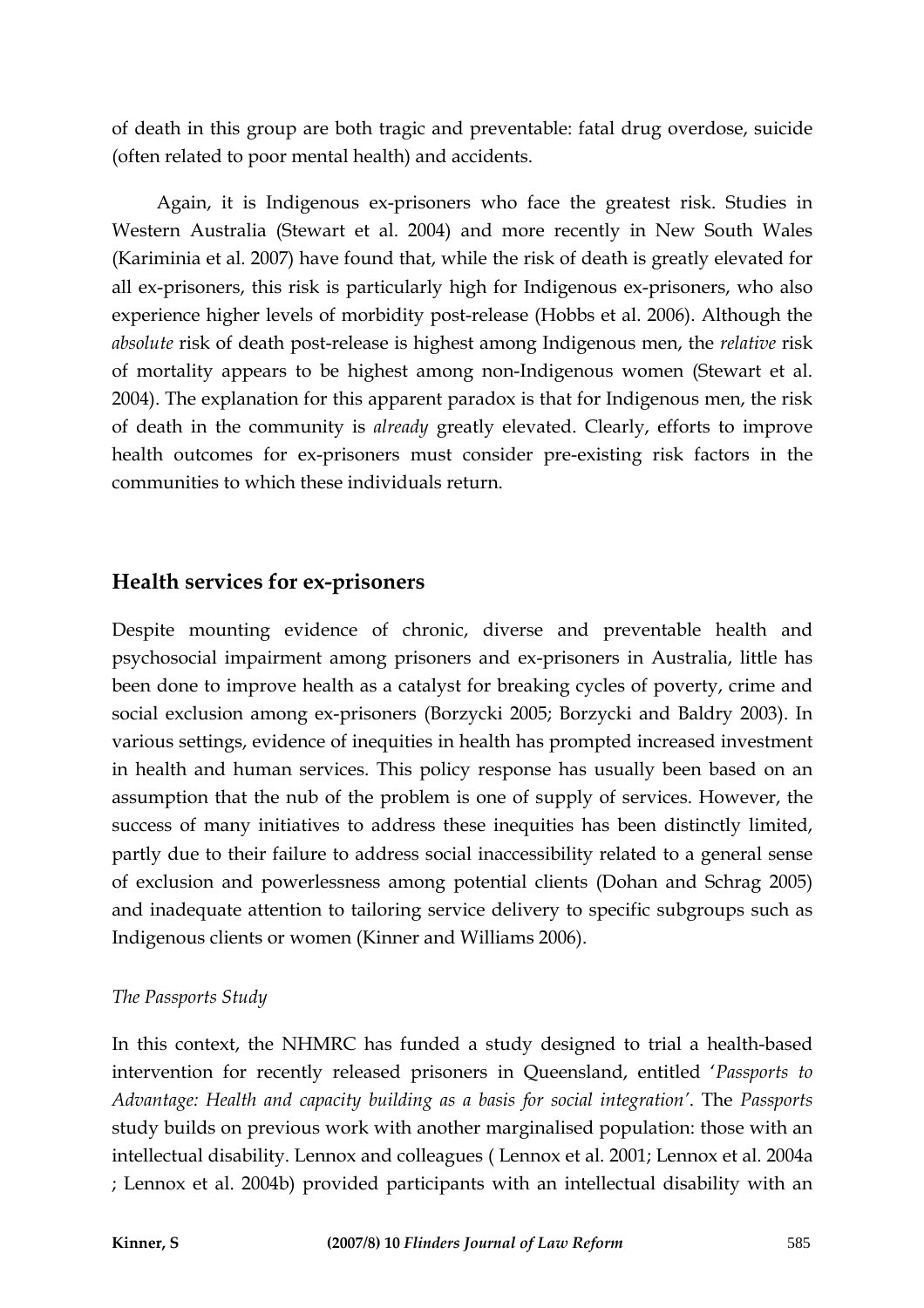individually-tailored 'passport' that provided a blueprint for future healthcare provision. This empowered them to take the initiative in interacting with health practitioners to ensure a comprehensive assessment of their health and a systematic response to identified problems. A large, randomised controlled trial has demonstrated that this 'passport' approach achieves significantly improved health outcomes and augments other health advocacy initiatives, in part by encouraging and empowering health care providers to screen for and then address identified health problems that are common in this population (Lennox et al. 2004a).

Mapping these principles onto ex-prisoners, the *Passports* study aims to improve health and psychosocial outcomes by promoting and facilitating access to appropriate health and community services, thereby promoting integration and reducing re-offending. Using a randomised controlled trial design, the *Passports* study will recruit 1,500 adult prisoners in Queensland, randomly assigning participants to either an intervention or control group. In the weeks prior to release from custody, all participants will undergo a detailed health and psychosocial needs assessment. Those in the intervention group will receive detailed, tailored feedback on this assessment and targeted referrals for post-release support, prior to leaving custody. Once in the community, intervention participants will receive weekly telephone calls and will have access to a 1800 number to assist with referrals and support during the critical first four weeks in the community. Follow-up interviews with all participants four, 12 and 26 weeks post-release, plus inspection of correctional data for recidivism two years post-release, will enable evaluation of the *Passports* intervention.

Recruitment and follow-up of marginalised populations presents many challenges. However pilot work undertaken with this population has shown that, with appropriately trained, respectful and (importantly) independent interview staff, the majority of prisoners are willing to participate in research that demonstrably benefits them (Kinner 2006a; Kinner 2006b). Attrition during follow-up interviews is inevitable, however attrition can be minimised by a range of strategies including collection of comprehensive pre-release contact information, regular and nonjudgemental engagement with participants during follow-up, and the provision of appropriate reimbursement for participation in follow-up interviews (Fry et al. 2005; Ritter et al. 2003). Increasingly sophisticated statistical techniques also allow for the estimation and correction of error caused by biased attrition (Hogan et al. 2004; Royston 2004). The *Passports* study has undergone a rigorous ethical review process, and will be guided at each step by a reference group including relevant Indigenous, advocacy, government and non-government agencies.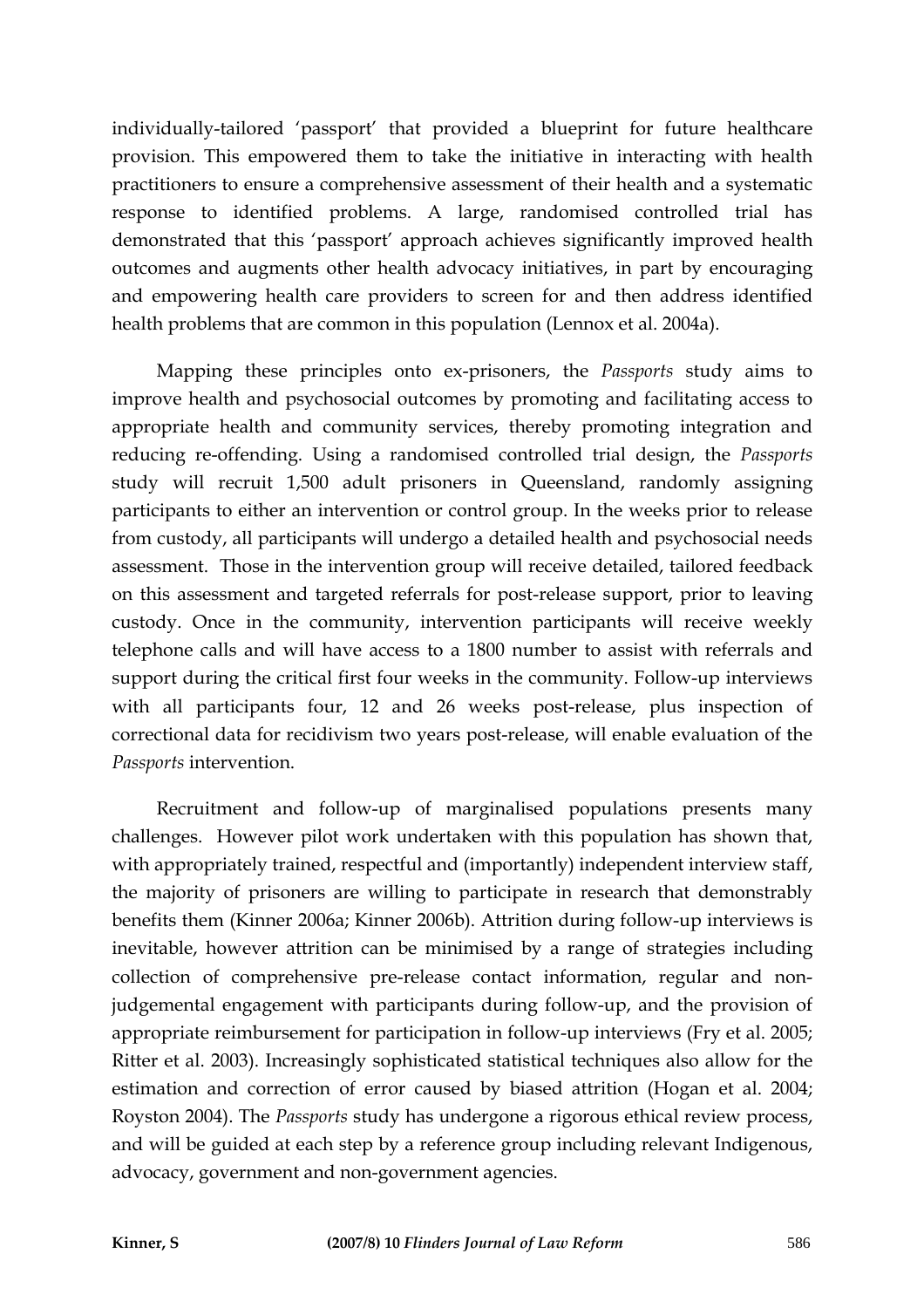# **Conclusion**

Improving the health and well-being of prisoners and actively promoting integration post-release not only improves outcomes for prisoners, their families and communities, but also reduces recidivism. Where there is less consensus is with respect to *what* the priority needs of prisoners and ex-prisoners are and *how* these needs can most effectively be met. Although it is self evident that 'evidence-based policy is effective policy', the evidence base from which policy and practice can be informed remains far from complete. The *Passports* study will be one step in the right direction, providing a detailed description of the post-release needs of ex-prisoners and rigorously evaluating a theoretically robust, evidence-based intervention to improve outcomes for this marginalised sector of our population.

## **References**

Australian Bureau of Statistics (2006) *Prisoners in Australia 2006*, Canberra: Australian Bureau of Statistics.

Baldry, E., McConnell, D., Maplestone, P. and Peeters, M. (2003) *Ex-prisoners and accommodation: What bearing do different forms of housing have on social reintegration?* Melbourne: Australian Housing and Urban Research Institute.

Bird, S. M. and Hutchinson, S. J. (2003) 'Male drugs-related deaths in the fortnight after release from prison: Scotland, 1996-99', *Addiction,* Vol. 98**,** pp.185-190.

Borzycki, M. (2005) *Interventions for prisoners returning to the community,* Canberra: Attorney General's Department.

Borzycki, M. and Baldry, E. (2003) *Promoting integration: The provision of prisoners post-release services*, Canberra: Australian Institute of Criminology.

Butler, T. and Allnutt, S. (2003) *Mental illness among New South Wales prisoners,* Sydney: NSW Corrections Health Service.

Butler, T., Allnutt, S. and Yang, B. (2007) 'Mentally ill prisoners in Australia have poor physical health', *International Journal of Prisoner Health,* Vol. 3**,** pp. 99-110.

Butler, T., Boonwaat, L. and Hailstone, S. (2005) *National prison entrants' bloodborne virus survey report, 2004*, Sydney: Centre for Health Research in Criminal Justice.

Butler, T. and Milner, L. (2003) *The 2001 Inmate Health Survey,* Sydney: NSW Corrections Health Service.

Darke, S., Ross, J., Zador, D. and Sunjic, S. (2000) 'Heroin-related deaths in New South Wales, Australia, 1992–1996', *Drug and Alcohol Dependence,* Vol. 60**,** pp. 141-150.

Department of Justice (2003) *Victorian Prisoner Health Study,* Melbourne, Department of Justice, Government of Victoria.

Dohan, D. and Schrag, D. (2005) 'Using navigators to improve care of underserved patients: current practices and approaches', *Cancer,* Vol. 104**,** pp. 848-855.

Dolan, K., Rutter, S. and Wodak, A. D. (2003) 'Prison-based syringe exchange programmes: a review of international research and development', *Addiction,* Vol. 98**,** pp153-158.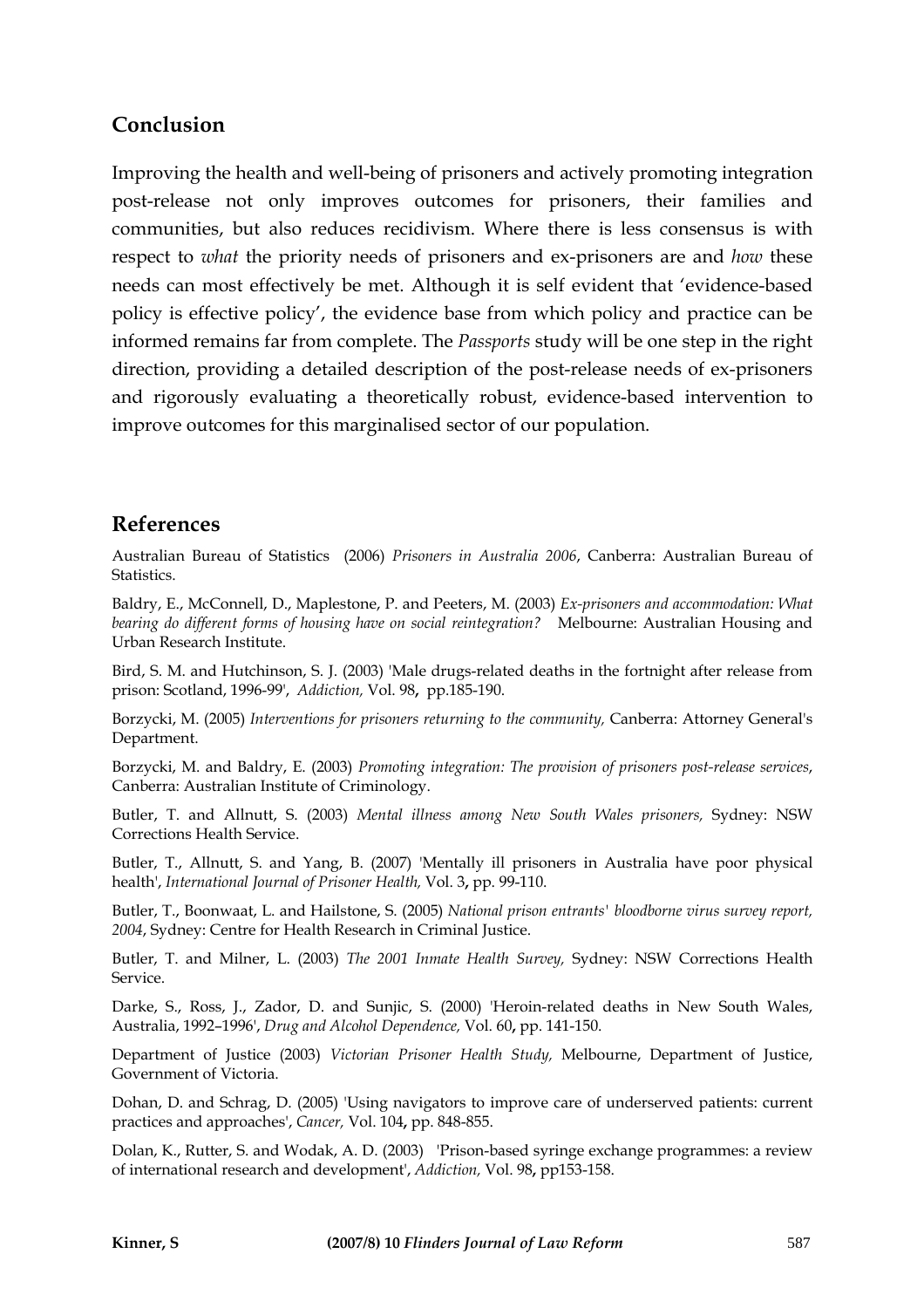Dowden, C. and Brown, S. L. (2002) 'The role of substance abuse factors in predicting recidivism: A meta-analysis', *Psychology, Crime and Law,* Vol. 8**,** pp. 243-264.

Farrell, M. and Marsden, J. (2005) *Drug-related mortality among newly released offenders 1998 to 2000,*  London: UK Home Office.

Fazel, S., Bains, P. and Doll, H. (2006) 'Substance abuse and dependence in prisoners: A systematic review', *Addiction,* Vol. 101**,** pp. 181-191.

Fazel, S. and Danesh, J. (2002) 'Serious mental disorder in 23 000 prisoners: a systematic review of 62 surveys', *The Lancet,* Vol. 359**,** pp. 545-550.

Fry, C. L., Ritter, A., Baldwin, S., Bowen, K. J., Gardiner, P., Holt, T., Jenkinson, R. and Johnston, J. (2005) 'Paying research participants: a study of current practices in Australia', *J Med Ethics,* Vol. 31**,** pp. 542-547.

Gendreau, P., Little, T. and Goggin, C. (1996) 'A meta-analysis of the predictors of adult offender recidivism: What works!', *Criminology,* Vol. 34**,** pp. 575-607.

Graham, A. (2003) 'Post-prison Mortality: Unnatural Death Among People Released from Victorian Prisons Between January 1990 and December 1999', *Australian and New Zealand Journal of Criminology,* Vol. 36**,** pp. 94-108.

Hobbs, M., Krazlan, K., Ridout, S., Mai, Q., Knuiman, M. and Chapman, R. (2006) *Mortality and morbidity in prisoners after release from prison in Western Australia 1995-2003,* Canberra: Australian Institute of Criminology.

Hockings, B. A., Young, M., Falconer, A. and O'Rourke, P. K. (2002) *Queensland Women Prisoners' Health Survey,* Brisbane, Australia: Queensland Department of Corrective Services.

Hogan, J. W., Roy, J. and Korkontzelou, C. (2004) 'Handling drop-out in longitudinal studies', *Statistics in Medicine* Vol*.* 23**,** pp. 1455-1497.

Johnson, H. (2004) *Drugs and crime: A study of incarcerated female offenders,* Canberra: Australian Institute of Criminology.

Kariminia, A., Butler, T. G., Corben, S. P., Levy, M. H., Grant, L., Kaldor, J. M. and Law, M. G. (2007) 'Extreme cause specific mortality in a cohort of adult prisoners - 1998 to 2002: a data-linkage study', *International Journal of Epidemiology,* doi:10.1093/ije/dyl225

Kinner, S. A. (2006a) 'Continuity of health impairment and substance misuse among adult prisoners in Queensland, Australia', *International Journal of Prisoner Health,* Vol. 2**,** pp. 101-113.

Kinner, S. A. (2006b) *The Post-Release Experience of Prisoners in Queensland,* Canberra: Australian Institute of Criminology.

Kinner, S. A. (2006c) 'The Post-Release Experience of Prisoners in Queensland',in *AIC Trends and Issues Series,* Canberra: Australian Institute of Criminology.

Kinner, S. A. and Cogger, S. (2007) *The Post-Release Experiences of Prisoners in Queensland: Drug use, crime and social integration,* Canberra: National Drug Strategy Law Enforcement Funding Committee.

Kinner, S. A. and Williams, M. (2006) 'Post-release experience of prisoners in Queensland: implications for community and policy', *Social Change in the 21st Century Conference,* Brisbane, Queensland University of Technology.

Krieg, A. S. (2006) 'Aboriginal incarceration: health and social impacts', *Medical Journal of Australia,* Vol. 184**,** pp. 534-536.

Lennox, N., Rey-Conde, T., Bain, C., Purdie, D. and Bush, R. (2004a) 'The evidence for better health from health assessments: A large clustered randomised controlled trial', *Journal of Intellectual Disability Research,* Vol. 48**,** p. 342.